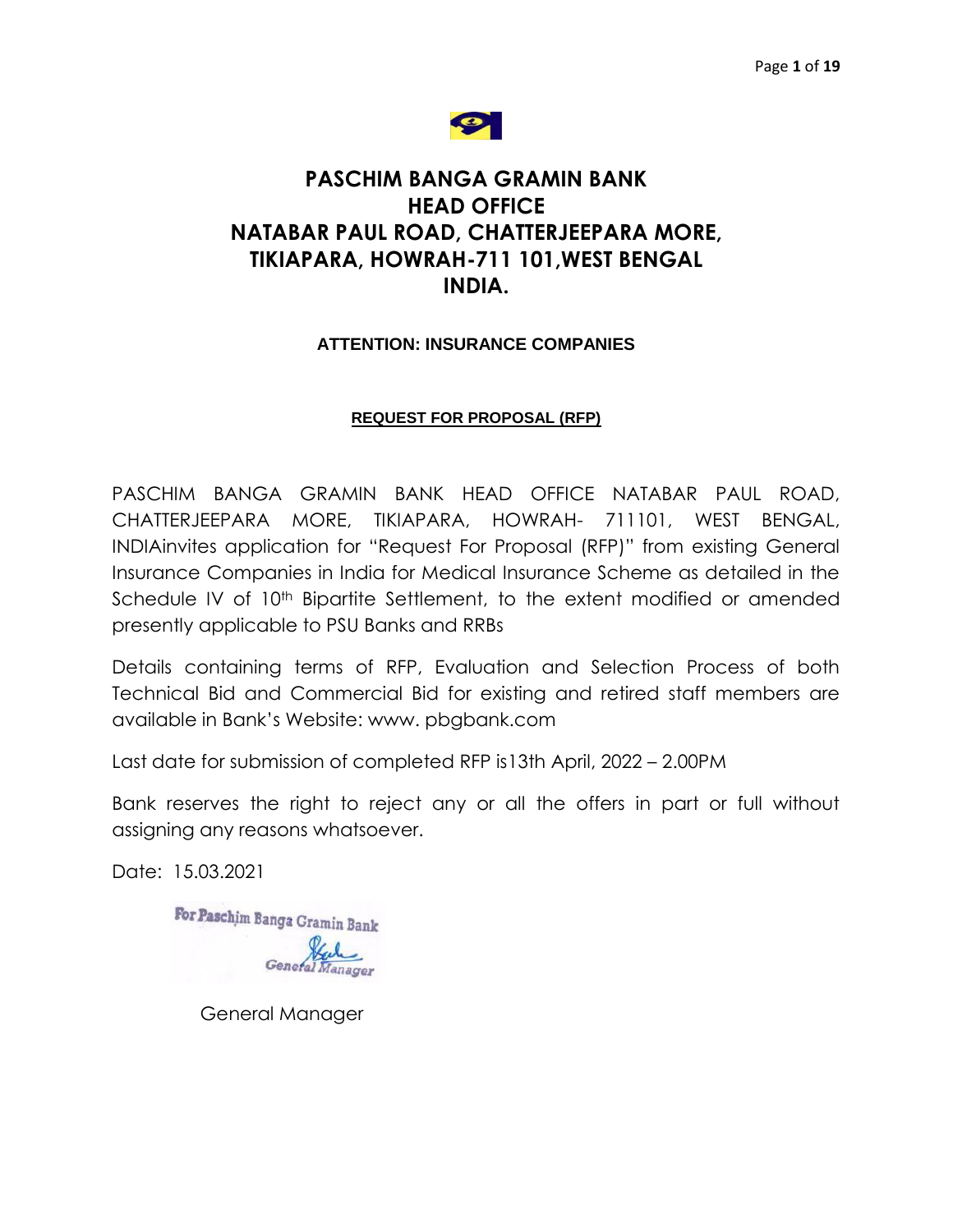

## **P**ASCHIM **B**ANGA **G**RAMIN BANK

HEAD OFFICE: Natabar Paul Rod, Chatterjee Para More, Tikiapara, Howrah- 711101 Phone: (033) 2667-9478 Email: pasc3616@dataone.in

## **REQUEST FOR PROPOSAL (RFP)**

**for**

# **MEDICAL INSURANCE SCHEMEAS PER 8 TH JOINT NOTE/ 11 th BPS FOR EXISTING OFFICERS, EMPLOYEES AND RETIRED STAFF MEMBERS**

**OF**

## **PASCHIM BANGA GRAMIN BANK**

**Reference No. PBGB/HO/PAD/INSURANCE/3270/2021-22 dated 15.03.2021**

**Last date & Time for submitting Response to RFP– 13.04.2021 upto2 PM**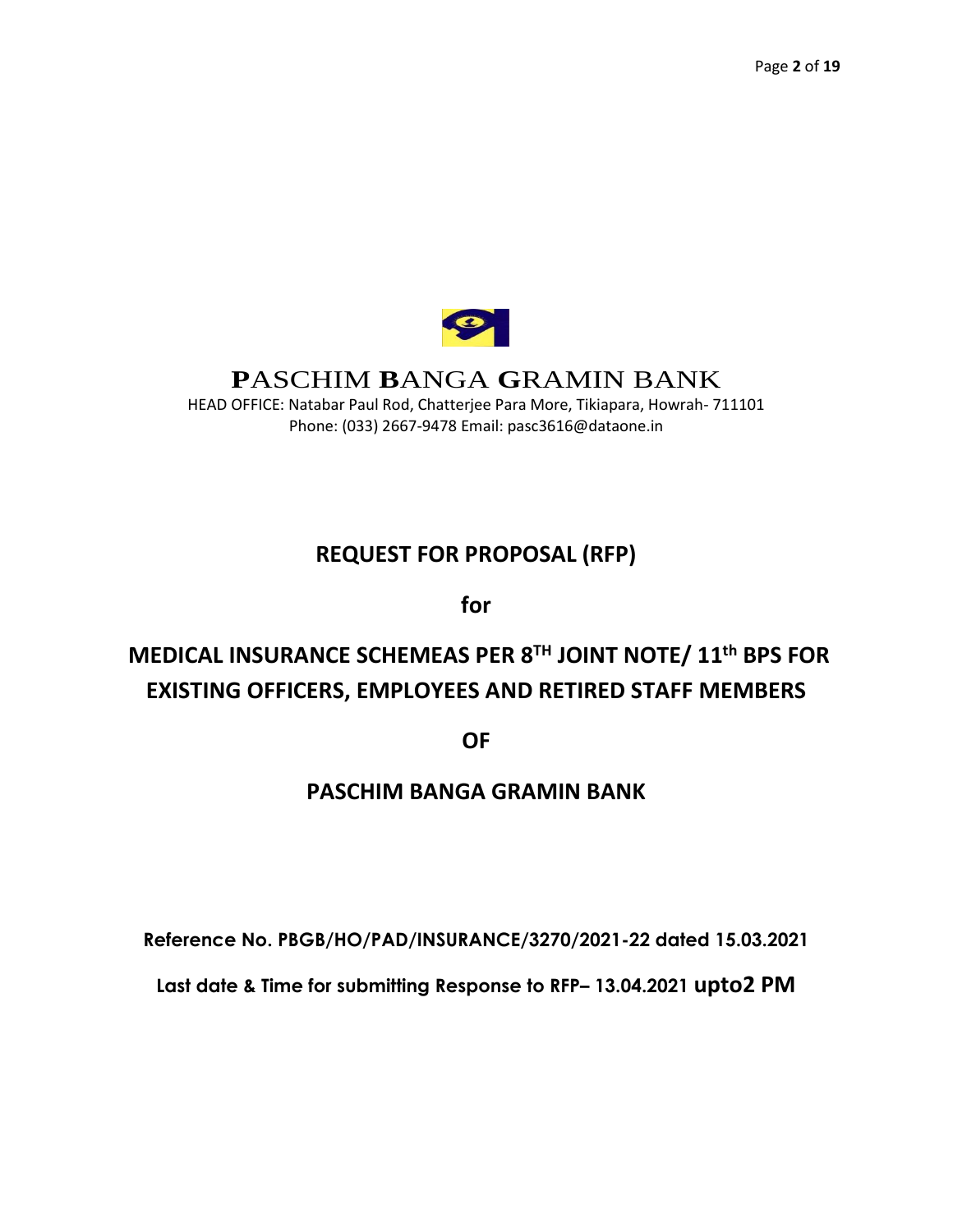**PASCHIM BANGA GRAMIN BANK**, a premier Regional Rural Bank (hereinafter called the "Bank") is sponsored by UCO Bank and is operating in 5 districts of West Bengal namely Howrah, Hooghly, Purba& Paschim Burdwan and Birbhum. The Bank has 230 branches, 4 Regional Office and 1 Head Office. The Bank has **1042** employees(Tentative) (Officers-**543,** Clerks **– 341** and Sub staff including Part Time Sweepers -158) as on **01.04.2021**. Expected retired members of staff to participate in the scheme is about **272** (Officers **-203**, Clerks& Sub staff including PTSW **– 72**)

#### **1. PURPOSE OF REQUEST FOR PROPOSAL (RFP)**

1.1 The Bank has introduced Medical Insurance Scheme w.e.f 05.04.2017 for its employees **as per XIth Bipartite Settlement applicable for PSU Banks &RRBs**.The objective of the scheme is to provide reimbursement of hospitalization / medical expenses incurred by the existing and retired employee / dependent family members as per  $8<sup>th</sup>$  Joint Note and  $11<sup>th</sup>$  Joint Note and 8 thBipartite Settlement dated **11.11.2020** for officers and employees.

1.2 With the view tocontinue the new schemeas formulated in the  $10<sup>th</sup>$  Bipartite Settlement, bank invites "Request For Proposal (RFP)" from existing general insurance companies (hereinafter called the "Insurer") in India for the Medical Insurance Scheme. There would be a continuity of this scheme/benefits to the existing Officers/Employees and their family for the period one year from 25.04.2022 and also to the Retired Officers/Employees and their family members for the period from 01.06.2022 to 31.05.2023.

The Insurers are advised to carefully review and submit all relevant information as sought in the RFP.

1.3 This RFP document is neither an offer letter nor a legal contract, but an invitation for Request For Proposal. No contractual obligation on behalf of the Bank what so ever shall arise from this RFP process, unless and until a formal contract is signed and executed by duly authorized officers of the Bank and the Insurer.

Details of the objectives, eligibility criteria, data and documents required to be submitted along with RFP. Criteria that would be adopted for evaluation of the responses for shortlisting and other information is contained in the RFP documents.

1.4 Buffer: There should be provision of reasonable buffer as per policy.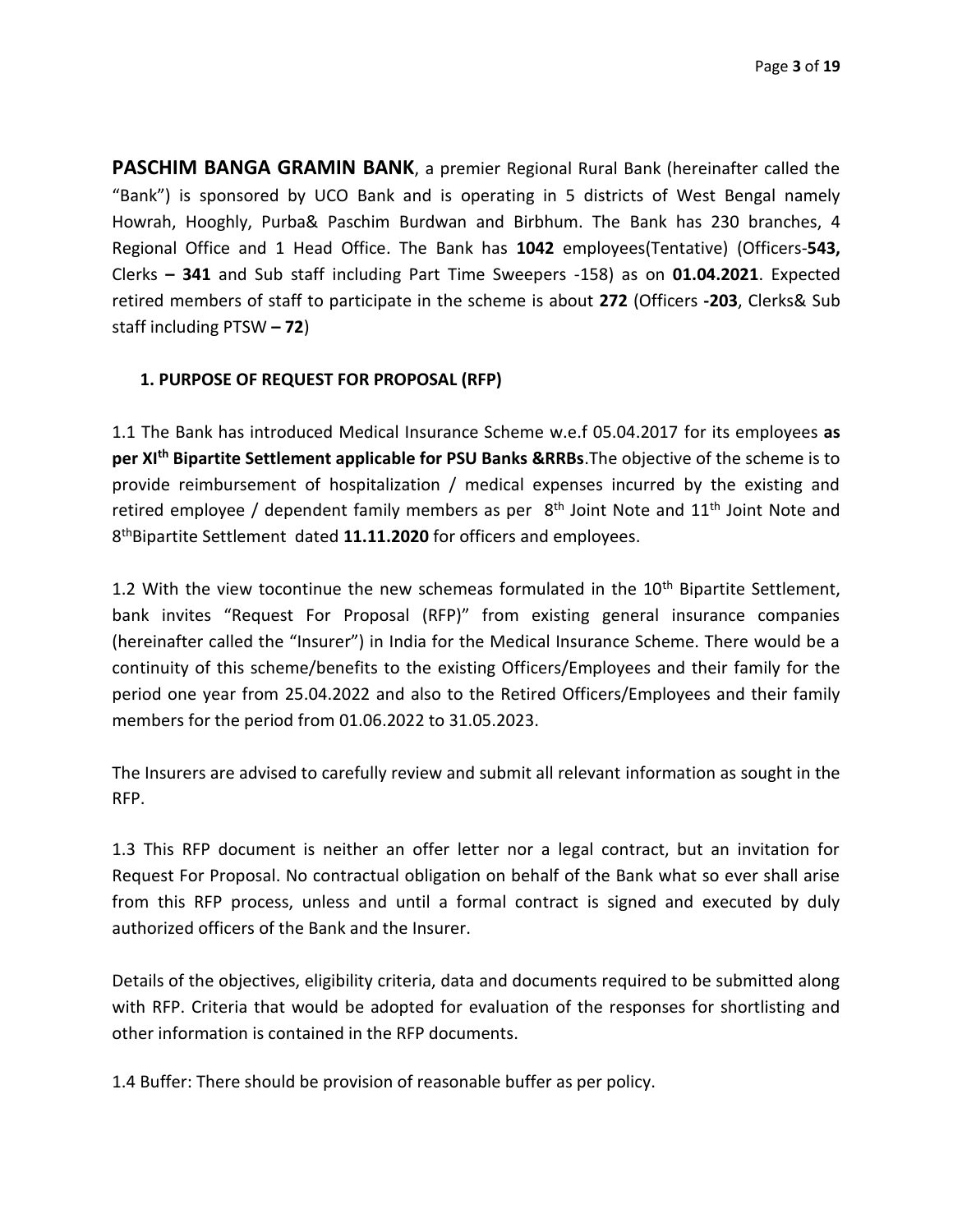#### **2. OBJECTIVES**

With Opening up of the health sector and commercialization of Health Services,medical treatment has become extremely expensive and unaffordable. Hence this scheme will provide significant support to the existing & retired employees & their eligible dependents.

#### **3. INSURER ELIGIBILITY(All mandatory provisions)**

In order to qualify for the selection process, the Insurer should meet the following criteria:

3.1 Insurer sshould be registered with Insurance Regulatory and Development Authority (IRDA) and having a valid License to procure General / Health Business in India.

3.2 The company should have been in existence in India for a period of at least 6 years i.e. IRDA License must have been obtained prior to 31st January 2014.

3.3 The Company should have expertise and capability in handling of Medical Insurance Policy.

3.4 Should meet criteria fixed by the Bank internally, such as experience in handling similar assignments, Pan-India presence, cashlesshospital network, claim settlement, grievance redressal, service capability etc.

#### **4. REJECTION OF BIDS**

The Bank reserves the right to reject the bid if,

- Insurer does not meet any of the eligibility criteria mentioned under section3.
- The Bid is incomplete as per the RFP requirements.
- Any condition stated by the Insurer is not acceptable to the Bank.
- In the RFP any of the terms & conditions stipulated in this documents are not accepted by the authorized representatives of the Insurer.
- Required information is not submitted as per the format given.
- Any information submitted by the Insurer is found to be untrue/fake/false.
- The Insurer does not provide, within the time specified by the Bank, the supplemental information/clarification sought by the Bank for evaluation of the Bid.

The Bank shall be under no obligation to accept any offer received in response to this RFP and shall be entitled to reject any or all offers without assigning any reason whatsoever. The Bank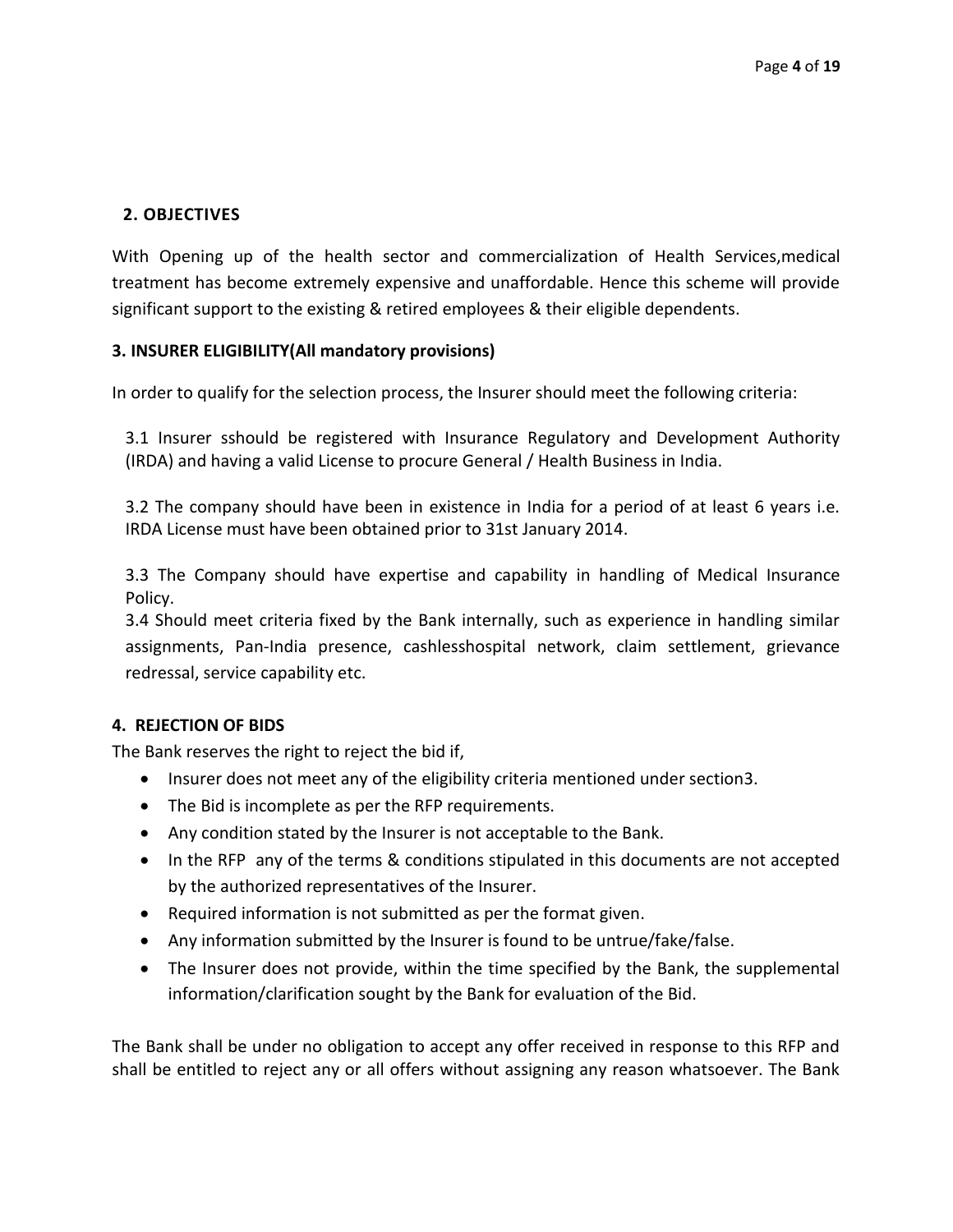may abort the entire process at any stage without thereby incurring any liability to the affected Insurer(s) or any obligation to inform the affected Insurer(s) of the grounds for Bank's action.

In order to promote consistency among the proposals and to minimize potential misunderstandings regarding how proposals will be interpreted by the Bank, the format in which Insurers will specify the fundamental aspects of their proposals has been broadly outlined in this RFP.

The deadline for submission of the proposals is mentioned in the cover page of this document. Proposals received after the specified time on the last date shall not be eligible for consideration and shall be summarily rejected.

In case of any change in deadline the same shall be updated on the Bank's website and shall be applicable uniformly to all Insurers.

#### **5. Proposal Validity**

All proposals shall be valid for a period of 90 days from the last date of submission as mentioned in Section 7. The Bank will make its best effort to complete the process within this period. However, should the need arise the Bank may request the Bidder to extend the validity period of their proposals. Bidders, who do not agree, having the right to refuse to extend the validity of their proposals; under such circumstances, the Bank shall not consider such proposals for further evaluation.

#### **6. SHORTLISTING OF INSURERS**

6.1Upon receipt of applications (RFP) the same shall be scrutinized and evaluatedby the Bank and will shortlist Insurerswho meet the requirement.

The evaluation and short listing, will happen based on Insurer's past experience of handling similar types of assignments/projects, hospital network, claim settlement, grievance redressal, service capability etc.

6.2 During pre-qualification and evaluation of the proposals, the Bank may, at its discretion, ask respondents for clarifications on their proposal. The respondents are required to respond within the time frame prescribed by the Bank.

6.3 **Disqualifications**: PBGB may at its sole discretion and, at any time during the evaluation of proposal, disqualify any respondent, if the respondent has made misleading or false representations in the forms, statements and attachments submitted in proof of the eligibility requirements, failed to provide related clarifications, when sought or declared ineligible by the Government of India/State/UT Government for corrupt and fraudulent practices or blacklisted.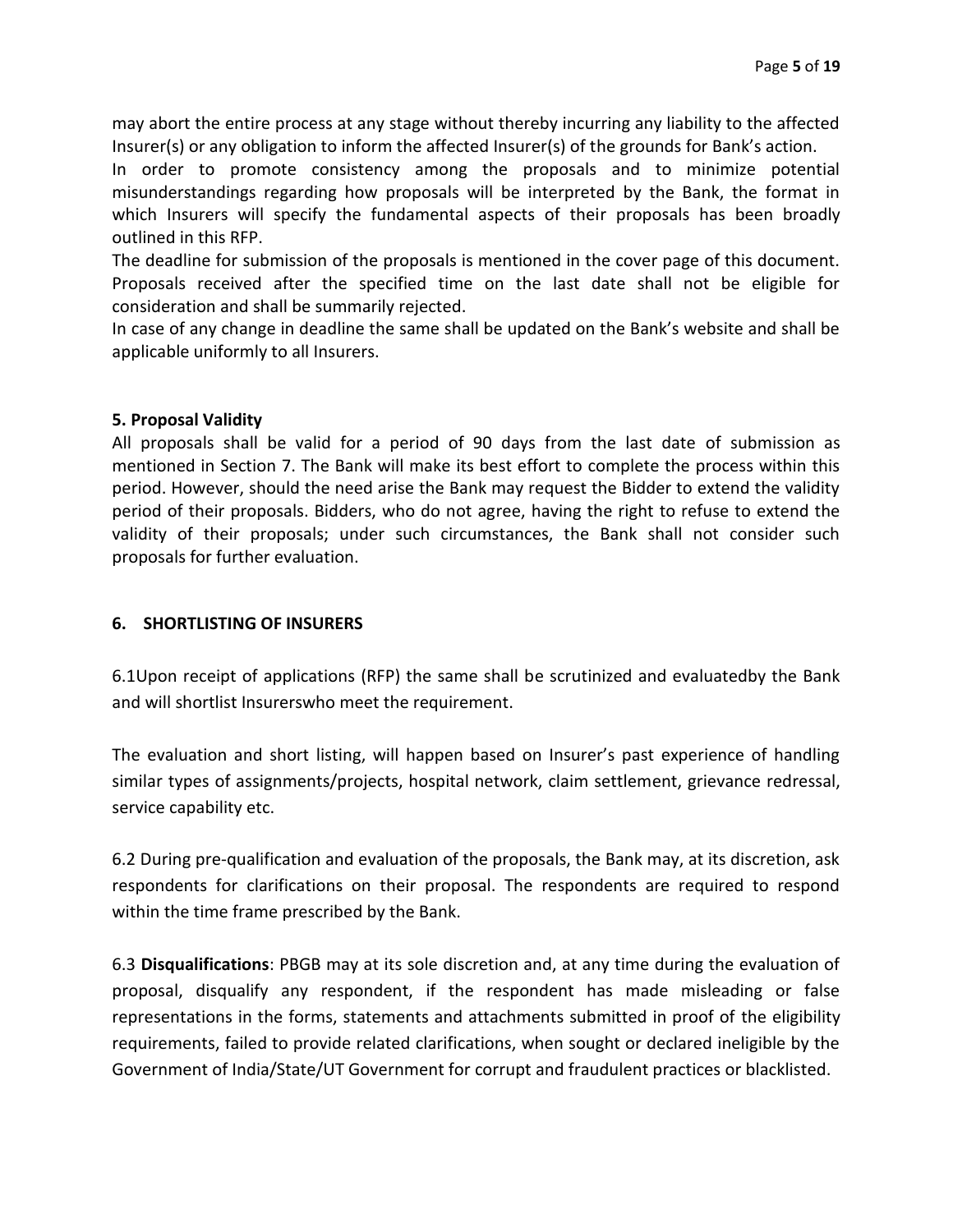#### **7. RFP PROCESS & EVALUATION SCHEDULE**

All interested Insurance Companies will also submit their Commercial Bid at a time in separate envelop along with the Technical Bid. Only those Companies who will qualify the eligible criteria in the Technical Bid, their Commercial Bid will be opened.

The RFP response will be submitted in sealed envelope and will include the duly filled & signed RFP document along with relevant supporting documents wherever required.

Once the responses to the RFP are received, the Bank will start the evaluation process and shortlisted the suitable Insurance Company.

The proposed evaluation schedule is tabulated below. However, the Bank, at its discretion can change the schedule assigning no specific reasons for the same.

| <b>Table of Evaluation Schedule Activity</b>                              | <b>Scheduled Dates</b>                                      |
|---------------------------------------------------------------------------|-------------------------------------------------------------|
| RFP Reference                                                             | PBGB/HO/PAD/INSURANCE /<br>$/2020 - 21$<br>dated 15.03.2022 |
| Last date of seeking clarification to<br>/confirming participation in RFP | 04.04.2022                                                  |
| Last Date for receipt of RFP response                                     | 13.04.2022up to 2.00 PM                                     |
| Opening of Technical Bid                                                  | 19-04-2022 at 3 PM                                          |
| <b>Opening of Commercial Bid</b>                                          | 20-04-2022 at 3 PM                                          |
| Contact Ph No.                                                            | 033 26679478                                                |
| Contact e-mail ID                                                         | ho.pad@mail.pbgb.co.in<br>&<br>ho.gm1@mail.pbgb.co.in       |
|                                                                           |                                                             |

#### **8. CLARIFICATION & AMENDMENT**

Insurer may request a clarification on any clause in the RFP up to 04.04.2022. **Any** request for clarification must be sent by standard electronic means to [ho.pad@mail.pbgb.co.in](mailto:ho.pad@mail.pbgb.co.in)**with**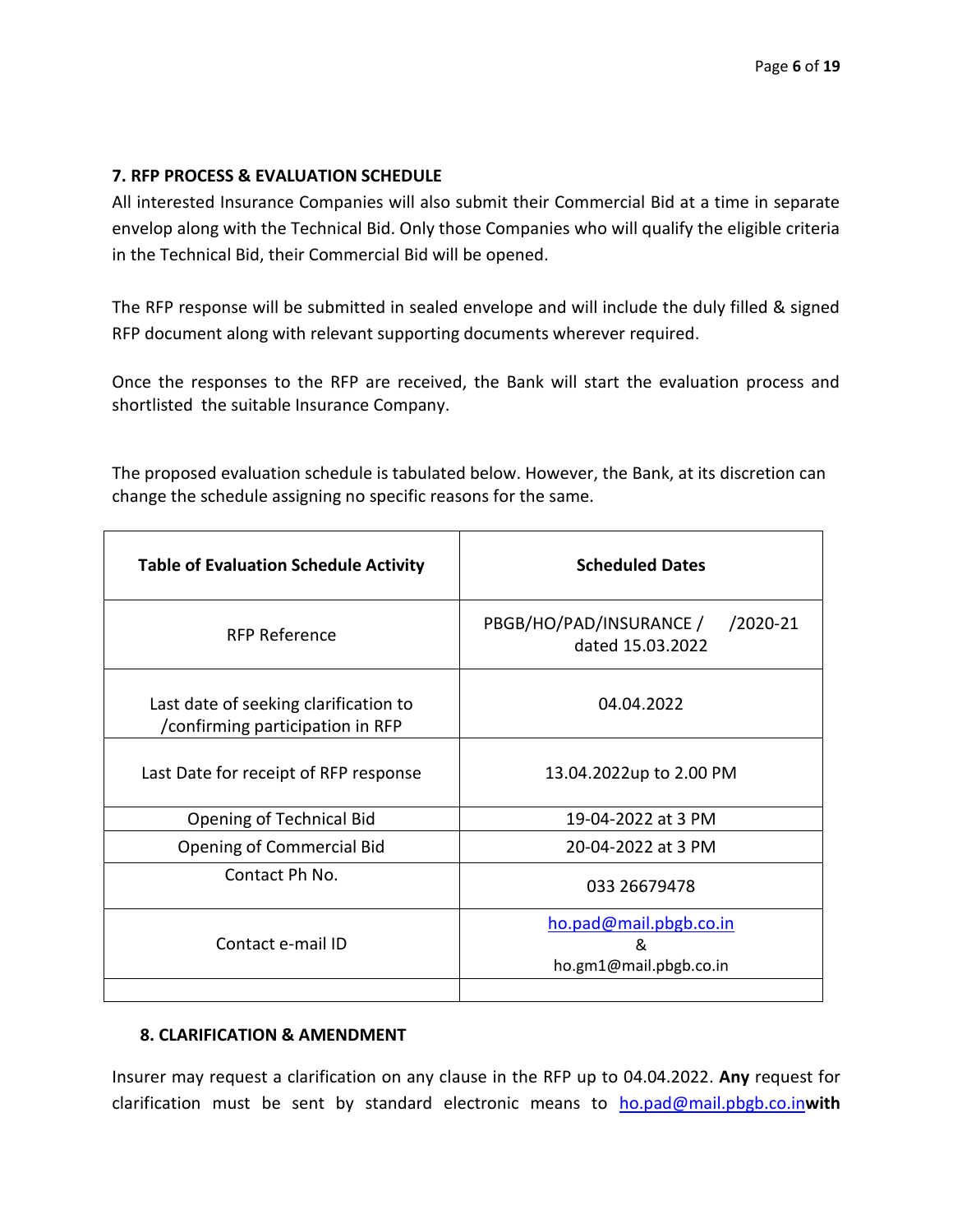**ccto**[ho.gm1@mail.pbgb.co.in.](mailto:ho.gm1@mail.pbgb.co.in) The Bank will respond in writing or by standard electronic means or load the responses if required on its website latest by07.04.2022.Last date is 13.04.2022 up to 2 PM for submission of RFP. Technical Bid will be opened on 19-04-2022 in presence of Authorised Officer of Bidders at 3 PM. Commercial Bid will be opened on 20-04-2022 at 3 PM for those bidders who qualify technical bid and also qualify in evaluation process. Commercial Bid for retire staff should be separately submitted and it includes domiciliary as well as without domiciliary treatment. Commercial bid for existing staff only will be taken for consideration and for retired staff it will be dealt separately.

At any time before the submission of Proposals, the Bank may amend the RFP by issuing an addendum and hosting it in the Bank's website. The addendum will be binding on all the interested Insurers who are willing to bid.

#### **9. OTHERS**

9.1 Respondents are not permitted to modify, substitute, or withdraw proposals after its submission.

9.2 The RFP may be submitted with a covering letter enclosing documents/ information indicated below and the declaration, signed by the authorized signatory with Seal of the Company. All pages are required to be signed.

9.3 The role of the insurance company would be to provide a competitive quote against the terms & conditions as mentioned in the group medical scheme and provide seamless service and timely claim settlement as and when the need arises.

9.4 The tenure of the policy will be one year and may be renewed thereafter with the same or some other insurer depending upon the performance of the incumbent Insurer at the discretion of the Bank. The Bank may opt for fresh RFP.

9.5 The empanelled Insurer shall sign an MOU having Non-Disclosure Clause, with the Bank.

9.6 Request for Proposal (RFP) needs to be submitted in hard copy in a sealed envelope. Proposals received by facsimile shall be treated as invalid and shall be rejected. Only detailed complete proposals in the form indicated, received prior to the closing time and date of the proposals, shall be taken as valid.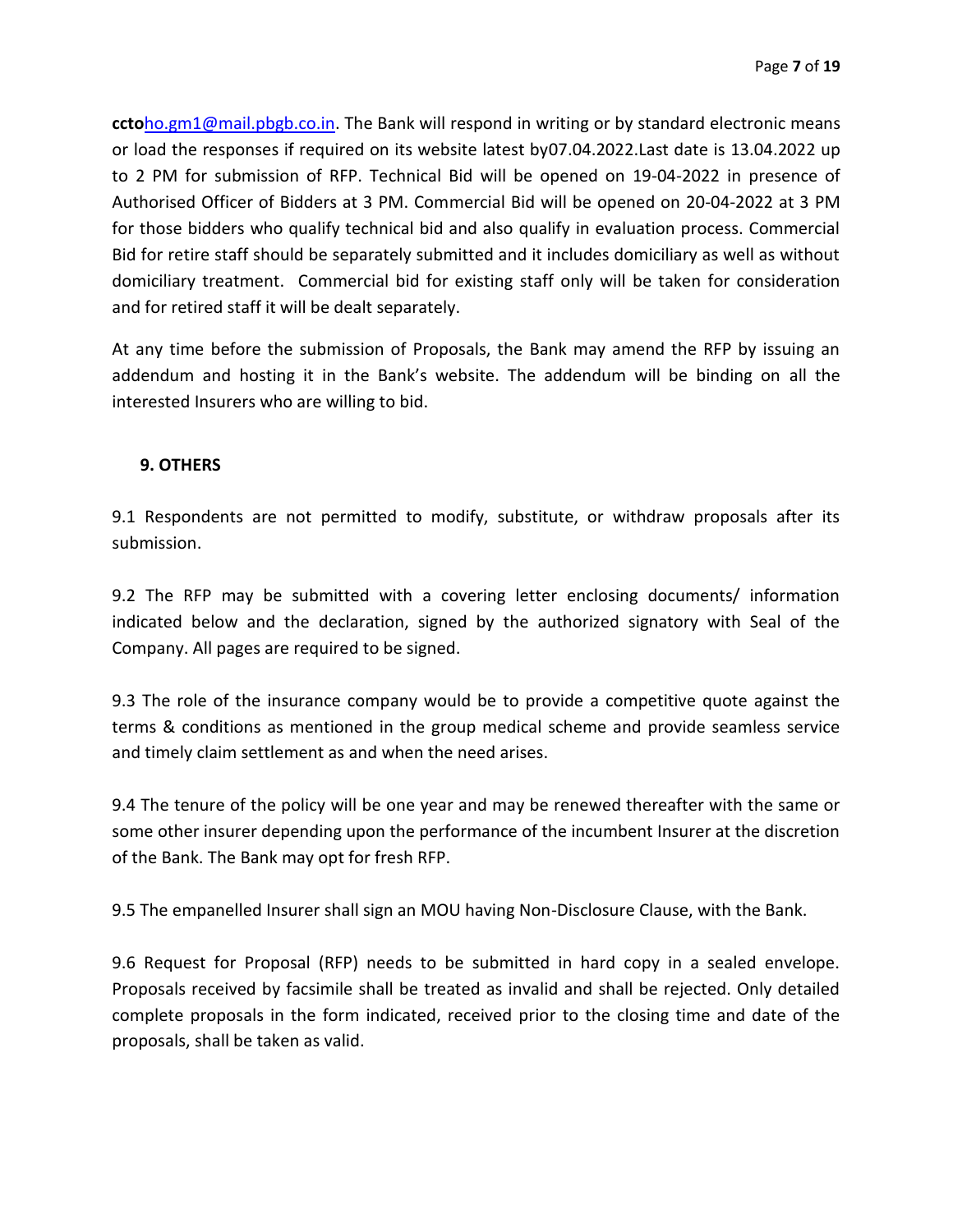9.7 Intending insurance companies are required to submit their applications (RFP) up to 13-04- 2022, 2 PM giving full particulars about the information sought at the following address.

#### **10. TOP UP**

The Respondents shall also provide quotation for Top Up along with the existing Group Mediclaim Policy as Per IBA Policy.

The respondents shall provide the rates with the following criteria:-

**Separate quotation for top uo for the amount to be provided. Top up facility should be introduced at the discretion of the Bank.**

**Ceiling for Officers- Rs. 3,00,000/- Ceiling for Award Staff(including PTSW)- Rs. 2,00,00/-**

**Ceiling for Retired Officers & Award Staff(including PTSW)- Rs. 2,00,00/-**

#### **11. DIFFERENCE IN RATES QUOTED BY VENDORS FOR OFFICERS & AWARD STAFF**

In the event of difference of rates between different vendors, Bank reserves the right to select the Vendor whose overall total premium is on the lower side.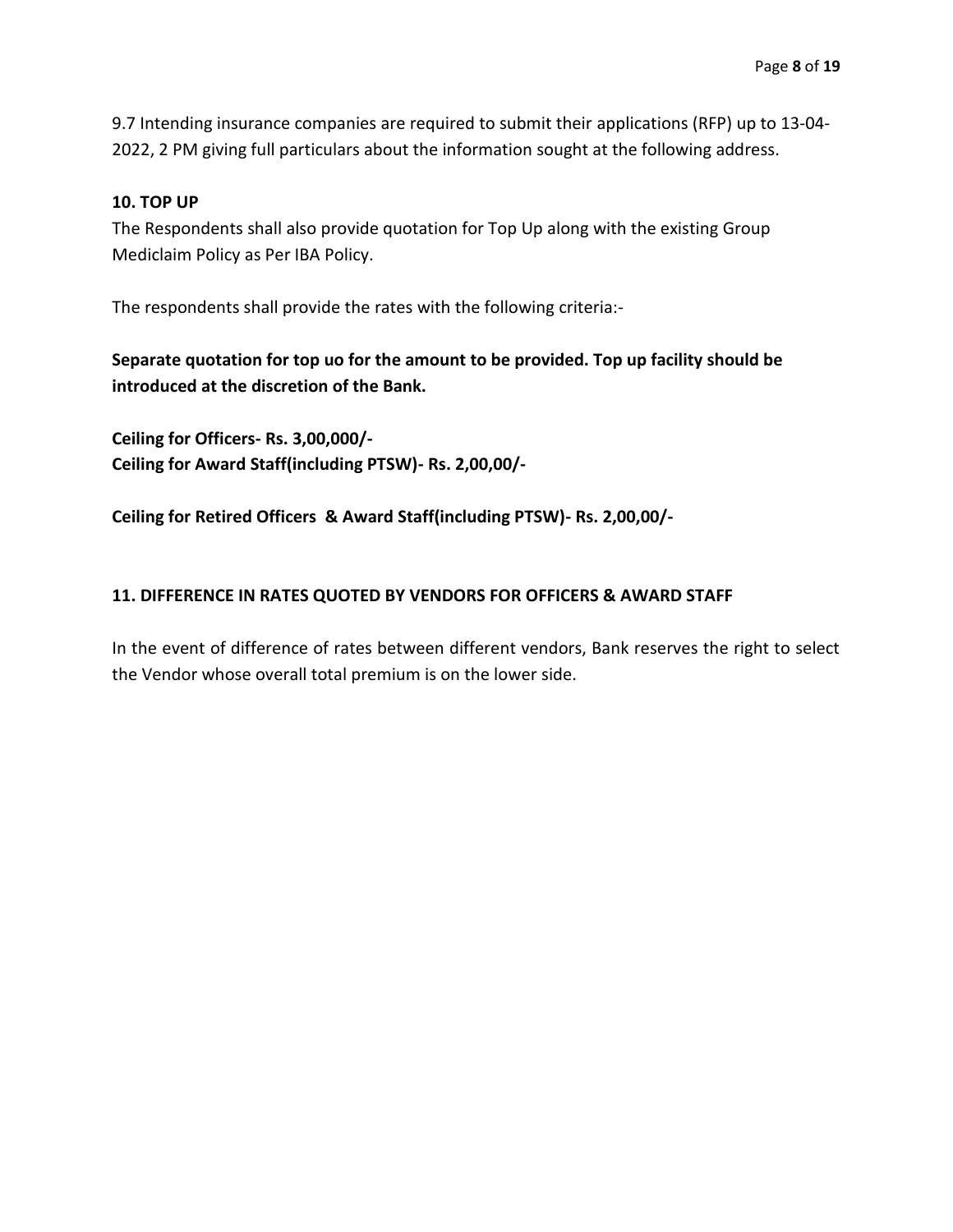**The General Manager, Paschim Banga Gramin Bank, HEAD OFFICE: Natabar Paul Road, Chatterjee Para More, Tikiapara, Howrah- 711101, West Bengal, India**

9.8 Applications (RFP) received after last date and time for submission of application (RFP) will be summarily rejected.

9.9 Upon receipt of applications (RFP) the same shall be scrutinized and evaluated by the Bank. The Bank will shortlist Insurers as per the parameters internally defined for Technical Bid. Commercial Bids of shortlisted Insurance Companies will be opened subsequently as decided on the date of opening of Technical Bid. The shortlisted Insurers shall be communicated by the Bank. The selection of Insurer is entirely at the discretion of the Bank. The Bank also reserves the right to accept or reject any or all RFP

9.10 Sealed commercial bids should also be submitted in separate envelop along with the Technical Bid. Separate envelop of Commercial Bid both for Officers, Existing Employees,PTSW and Retired staff members & PTSWswill be submitted.

### **10. Paschim Banga Gramin Bank Reserves the right to :**

- Reject any or all responses received without assigning any reason whatsoever.
- Cancel the RFP at any stage, without assigning any reason whatsoever.
- Waive or Change any formalities, irregularities, or inconsistencies in this proposal (format and delivery). Such a change / waiver would be duly and publicly notified in the Bank's website before the closure of the bid date.
- Extend the time for submission of all proposals and such an extension would be duly communicated to all the companies.
- Select the next most responsive bidder if the first most responsive bidder evaluated for selection fails to result in an agreement within a specified time frame.
- Bank reserves the right to accept single bidder, if the same is submitted before the Bank.

Share the information / clarifications provided in response to by any bidder, with all other bidder(s) / others, in the same form as clarified to the bidder raising the query

#### **11. Preparation of Proposals**

The original Bid shall contain no interlineations or overwriting, except as necessary to correct errors made by the Bidders themselves. The person, who has signed the proposal, must initial such corrections.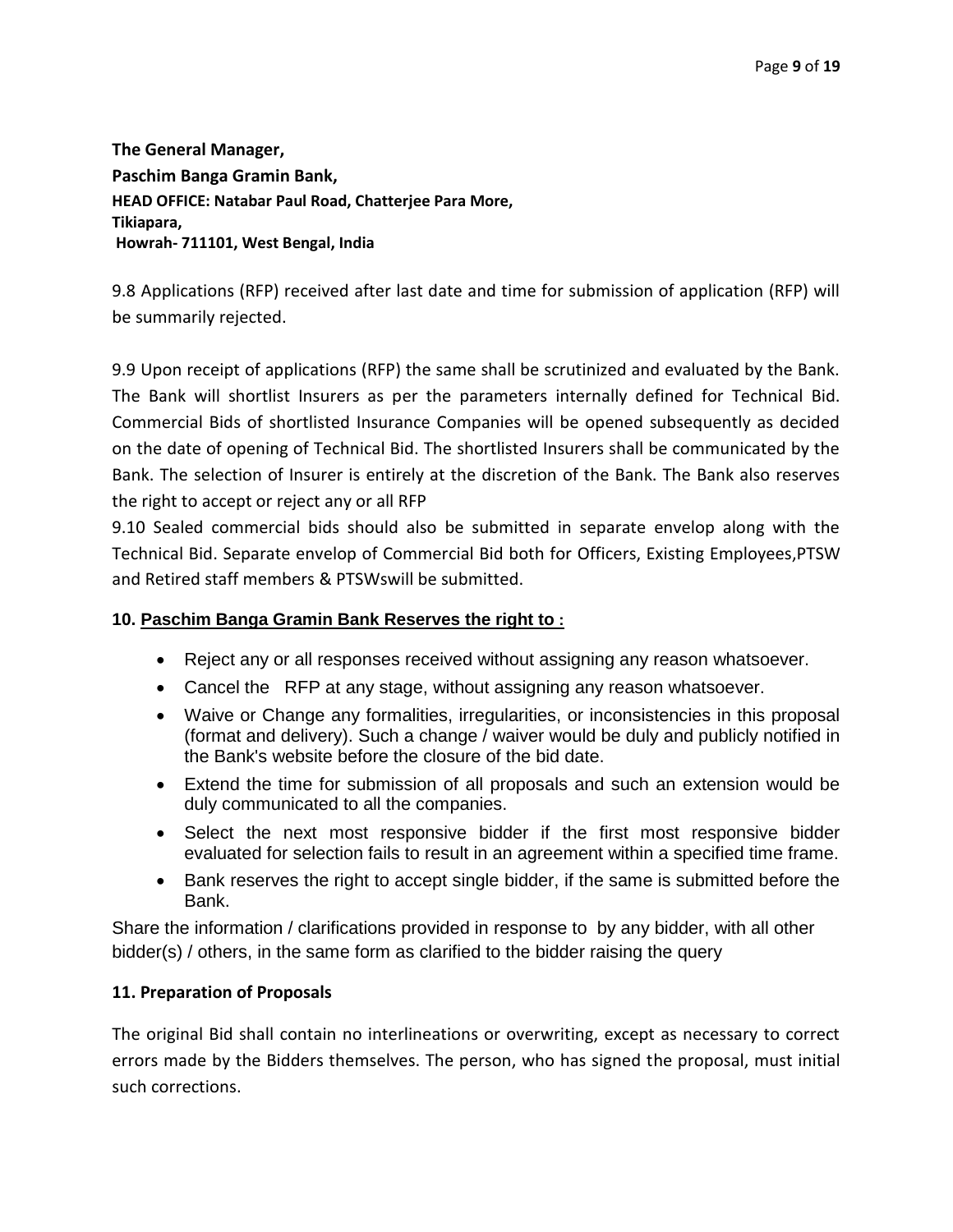An authorized representative, who would be signing the Submission letter shall initial all pages of the original Bid Document with Company seal.

#### **12. Caution Money/ Bank Guarantee**

The selected insurance company has to be provide Bank Guarantee at the rate of 10% of total premium to existing staff from any commercial Bank/Pvt. Bank. This Bank Guarantee may be waived by the Bank at the request of the insurance company at Bank's sole discretion.

The Bid documents along with the data as per formats mentioned in the different Forms (from 1 to 5) along with covering letter on letter head must be submitted at the same time but in a single sealed envelope duly super scribed as "**Paschim Banga Gramin Bank- RFP for Medical Insurance – Technical Bid". A separate envelop super scribed as Commercial Bid should be submitted in the sealed cover.** 

From the time the proposals are submitted to the time the Bidders are shortlisted, the Bidder should not contact the Bank on any matter. Any effort by Bidders to influence the Bank in the examination, evaluation, ranking of proposals, and recommendation for award shall result in the rejection of the Bidders' proposal. The Bank reserves the right to seek clarifications from the Bidders.

Note: 1) Bids will be opened in presence of of the Bidders' representatives (maximum two representatives per bidder) who choose to attend. In case the specified date of submission and opening of Bids is declared a holiday in West Bengal under NI act, the bids will be received till the specified time on next working day and will be opened at 3.00 PM on the same day.

2) All disputes shall be subject to the jurisdiction of West Bengal (Kolkata)

3) Salient features is as per the scheme to recent IBA scheme for Banks.

#### SECTION- I: SCOPE OF WORK

#### **Phase 1- Pre Placement Services**

Insurance Brokers would be overseeing the Strategic Conceptualization of the whole program. The Strategic Conceptualization of the following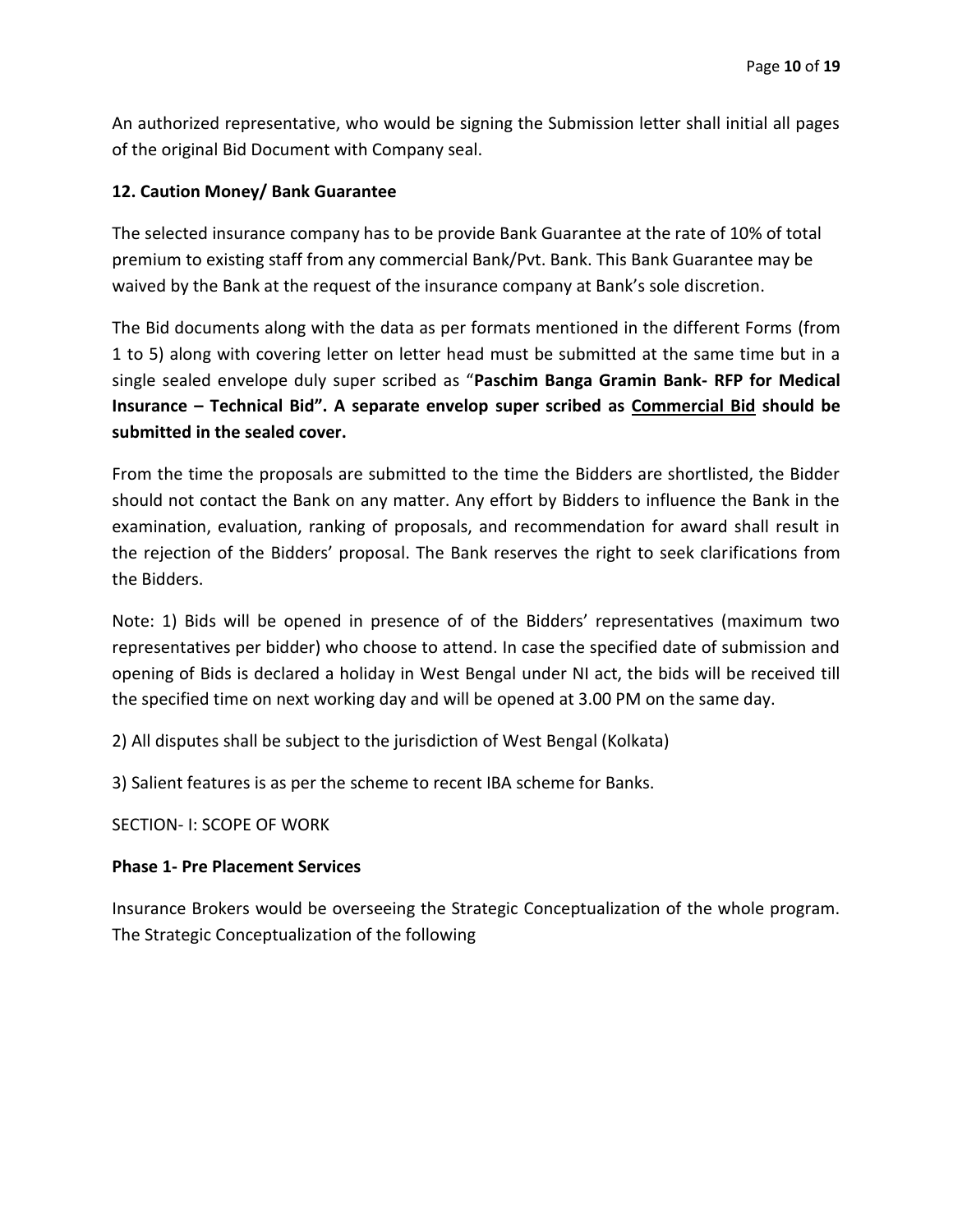## **FORM - 1 COMPANY INFORMATION**

**A.** SNAPSHOT

| $\mathbf{1}$   | Name of the Insurer                                                                      |           |           |           |
|----------------|------------------------------------------------------------------------------------------|-----------|-----------|-----------|
|                | Head Office (Address)                                                                    |           |           |           |
|                | Website & e mail                                                                         |           |           |           |
|                | Authorized Office Address submitting<br><b>RFP</b>                                       |           |           |           |
| $\overline{2}$ | Date of Commencement of<br>Business (MM/YYYY)                                            |           |           |           |
| 3              | Number of Branches/Offices in India<br>as on 31.01.2022                                  |           |           |           |
| 4              | Total No. of Employees                                                                   |           |           |           |
| 5              | <b>Financial Information</b>                                                             | 2018-2019 | 2019-2020 | 2020-2021 |
|                | Invested Capital (INR Crore)<br>1.                                                       |           |           |           |
|                | 2. Profit after Tax (INR Crore)                                                          |           |           |           |
|                | 3. Accum. Profit/Loss(INR Crore)                                                         |           |           |           |
|                | Networth (INR Crore)<br>4.                                                               |           |           |           |
|                | 5. Solvency Ratio                                                                        |           |           |           |
| 6              | Number of Branches in Howrah,<br>Birbhum<br>Hooghly,<br>Burdwan<br>&<br><b>Districts</b> |           |           |           |
| $\overline{7}$ |                                                                                          | 2018-2019 | 2019-2020 | 2020-2021 |
|                | No. of GMC Policies Sold                                                                 |           |           |           |
|                | Premium from GMC Policies(INR Cr)                                                        |           |           |           |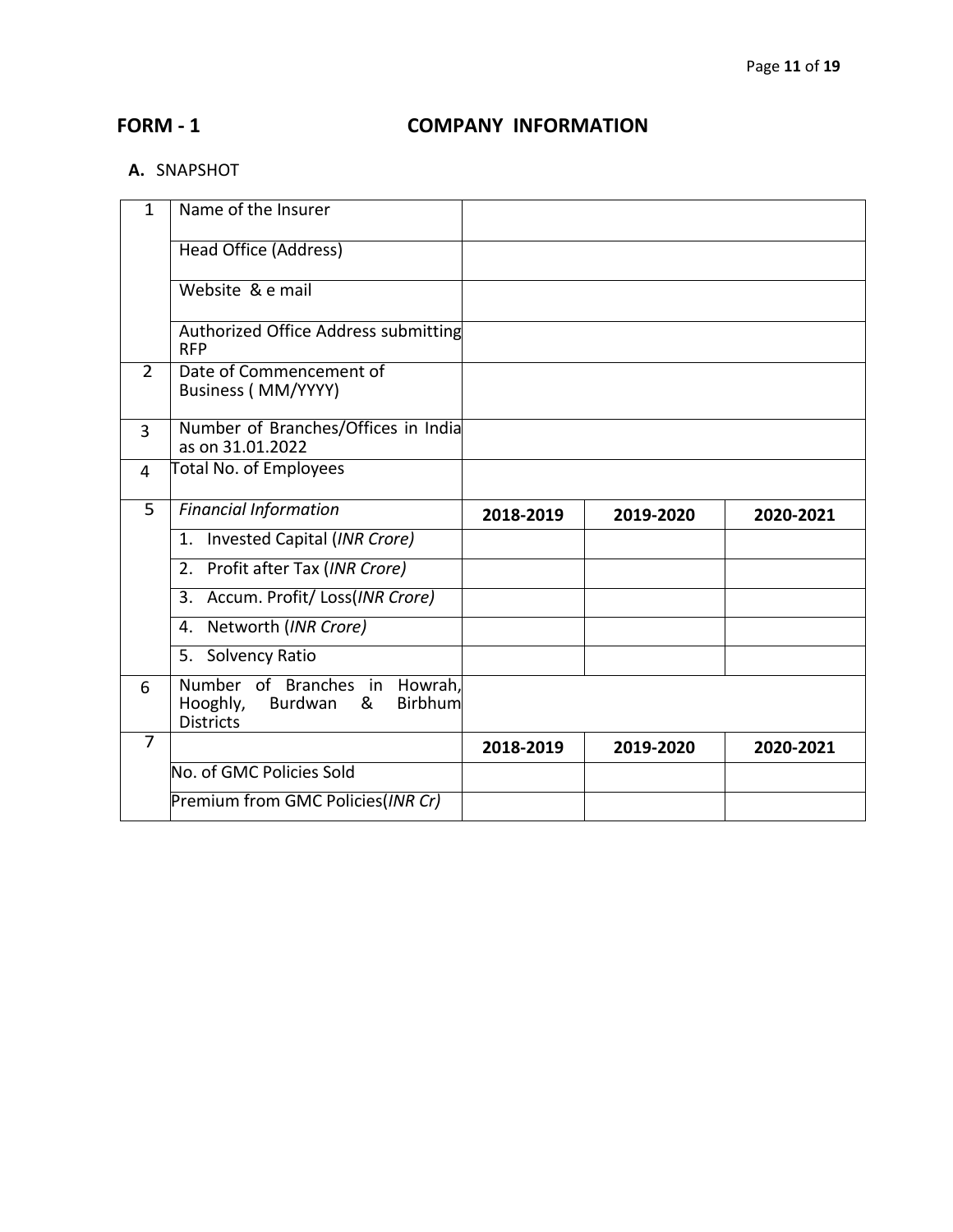## **FORM 2 CLAIM SETTLEMENT – GROUP MEDICLAIM**

### **GROUP MEDICLAIM STATUS (NUMBER OF CLAIMS)**

| <b>Particulars</b>                  | 2018-19 | 2019-20 | 2020-21 |
|-------------------------------------|---------|---------|---------|
| Claims pending at start of year (A) |         |         |         |
| Claims intimated / booked (B)       |         |         |         |
| Total Claims (C=A+B)                |         |         |         |
| Claims paid (D)                     |         |         |         |
| Claims repudiated (E)               |         |         |         |
| Claims closed during the Year (F)   |         |         |         |
| Claims pending at end of year       |         |         |         |

### **GROUP MEDICLAIM STATUS (AMOUNT OF CLAIMS)**

| <b>INR</b>                          |         |         |         |
|-------------------------------------|---------|---------|---------|
| <b>Particulars</b>                  | 2018-19 | 2019-20 | 2020-21 |
| Claims pending at start of year (A) |         |         |         |
| Claims intimated / booked (B)       |         |         |         |
| Total Claims (C=A+B)                |         |         |         |
| Claims paid (D)                     |         |         |         |
| Claims repudiated (E)               |         |         |         |
| Claims closed during the Year (F)   |         |         |         |
| Claims pending at end of year       |         |         |         |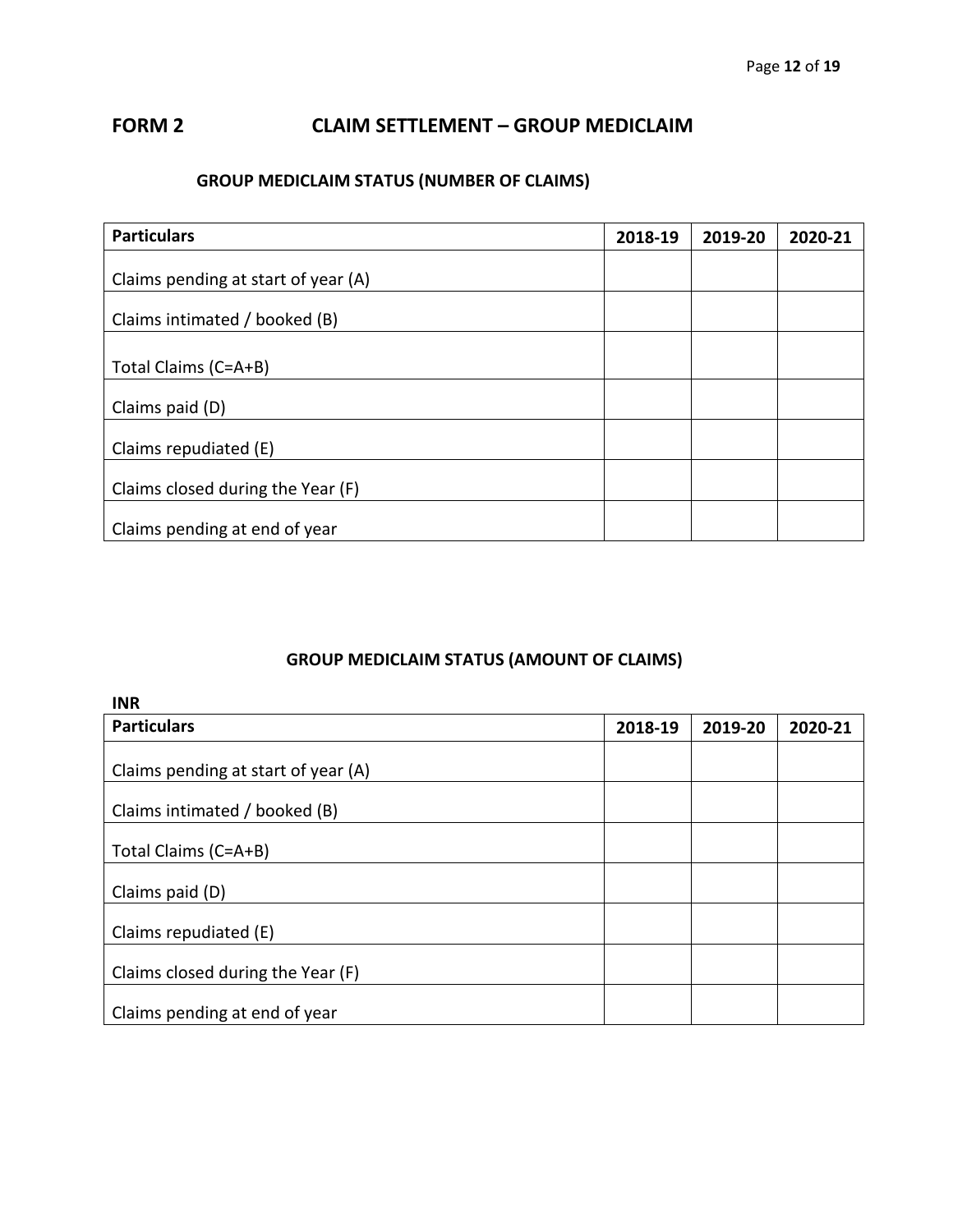## **FORM 3 GRIEVANCE REDRESSAL**

Please provide a data pertaining to grievance redressal in the format given below for last 3 FY's

| FY      | <b>Opening Balance</b><br>of Grievances c/f | <b>Grievances</b><br>reported during<br>the Year | No. of<br>grievances<br>resolved during<br>the year | No. of<br>grievances<br>pending at the<br>end of the year |
|---------|---------------------------------------------|--------------------------------------------------|-----------------------------------------------------|-----------------------------------------------------------|
| 2018-19 |                                             |                                                  |                                                     |                                                           |
| 2019-20 |                                             |                                                  |                                                     |                                                           |
| 2020-21 |                                             |                                                  |                                                     |                                                           |

## FORM 4 **GROUP BUSINESS**

A. List of PSU Organizationshaving a Group Medical Policy from the Insurer as on Jan 31, 2022 and running for past 3 years continuously.

| S No. | Name of the Bank/PSU | Date of<br>Commencement of<br>Policy (mm/yy) | <b>Premium in INR</b> |
|-------|----------------------|----------------------------------------------|-----------------------|
|       |                      |                                              |                       |
|       |                      |                                              |                       |
|       |                      |                                              |                       |
|       |                      |                                              |                       |
|       |                      |                                              |                       |
|       |                      |                                              |                       |
|       |                      |                                              |                       |
|       |                      |                                              |                       |
|       |                      |                                              |                       |
|       |                      |                                              |                       |
|       |                      |                                              |                       |
|       |                      |                                              |                       |

**B.** List of PSU Organizations who had taken a Group Medical Policy from the Insurer after 31<sup>st</sup> January 2017 but discontinued in the subsequent year.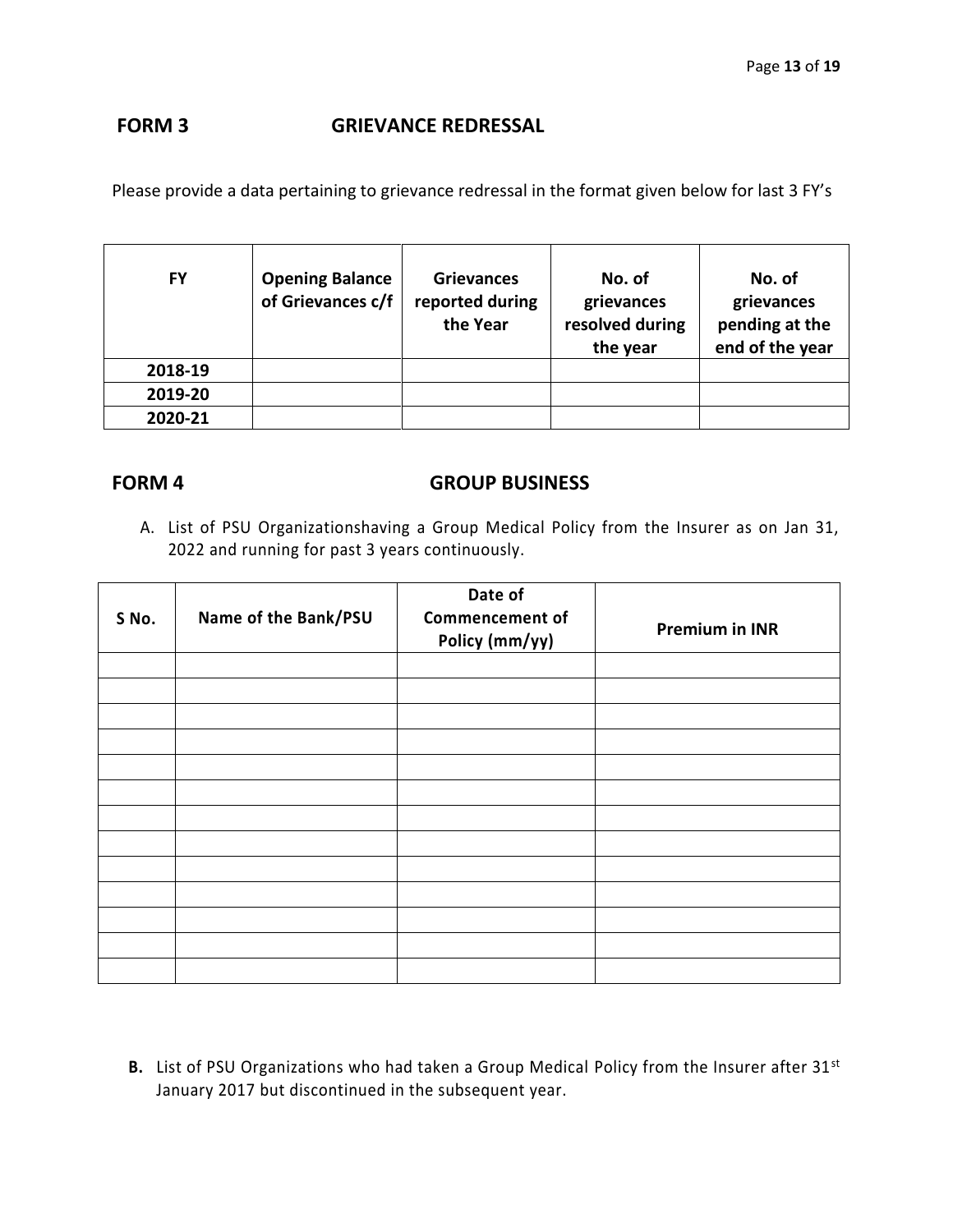| S No. | Name of the Bank/PSU | Date of<br><b>Commencement of</b><br>Policy (mm/yy) | <b>Premium in INR</b> |
|-------|----------------------|-----------------------------------------------------|-----------------------|
|       |                      |                                                     |                       |
|       |                      |                                                     |                       |
|       |                      |                                                     |                       |
|       |                      |                                                     |                       |
|       |                      |                                                     |                       |
|       |                      |                                                     |                       |

## **FORM 5 TPA SERVICES & HOSPITAL NETWORK**

- A. Do you have a In house TPA or are the services out sourced?
- B. Please provide the details of existing hospital network for each TPA.

| No | Name of the<br><b>TPA</b> | Total number of hospital in the network in<br>Till January 31, 2022 |  |
|----|---------------------------|---------------------------------------------------------------------|--|
|    |                           |                                                                     |  |
|    |                           |                                                                     |  |
|    |                           |                                                                     |  |
|    |                           |                                                                     |  |

C. Please provide details of your Hospital Network across various districts in West Bengal as on January 31, 2022

| <b>Name of District</b> | No. of Hospitals on Panel | <b>No. of Hospitals providing</b><br>cashless facility |
|-------------------------|---------------------------|--------------------------------------------------------|
|                         |                           |                                                        |
|                         |                           |                                                        |
|                         |                           |                                                        |
|                         |                           |                                                        |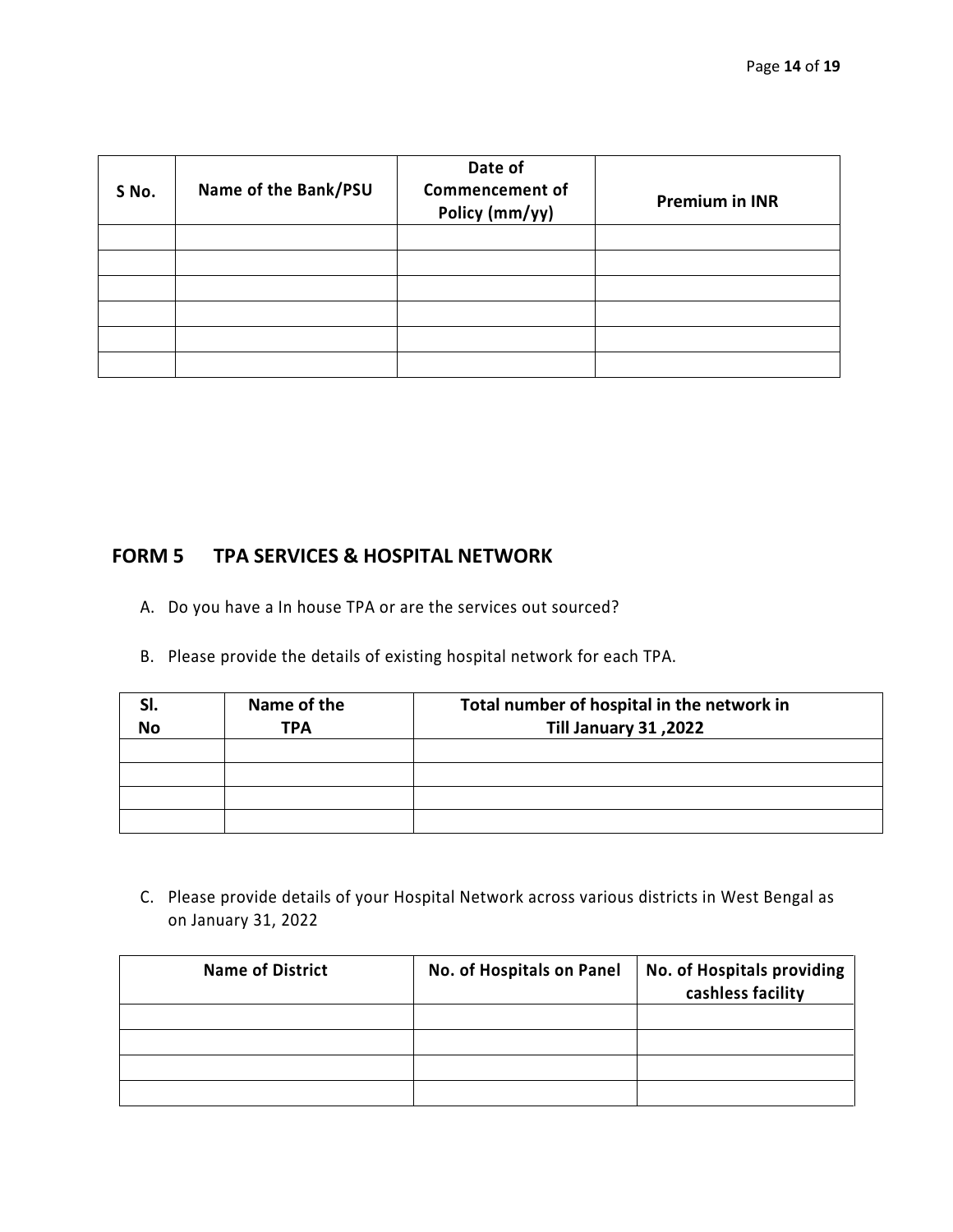## **DECLARATION**

- All the information furnished by us here in above is correct to the best of our knowledge and belief.
- We agree that the decision of Paschim Banga Gramin Bank in Shortlisting process will be final and binding on us.
- We confirm that we have not been barred / blacklisted / disqualified by any Regulators / Statutory Body in India and we understand that if any false information is detected at a later date, the policy shall be cancelled at the discretion of the Bank.

I/ We hereby undertake and confirm that I/ we have understood the terms & conditions of the Group Medical Insurance Scheme as desired by the Bank, properly and shall comply with the same.

| Signature of the Authorized Signatory |  |  |
|---------------------------------------|--|--|
| With Seal                             |  |  |
|                                       |  |  |
| Place:                                |  |  |
| Date:                                 |  |  |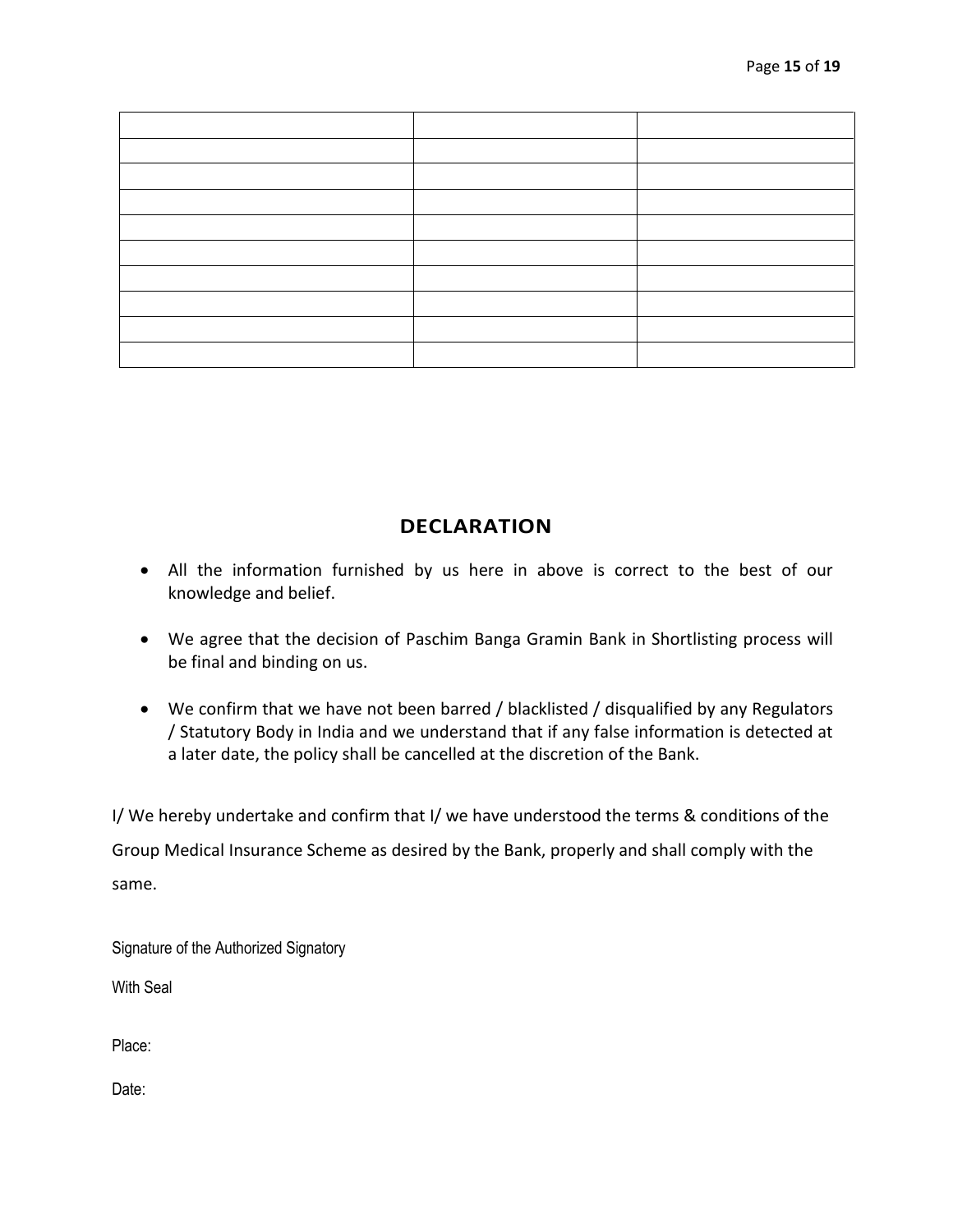#### **Covering letter for Proposal submission (To be submitted on Company Letter Head)**

(Location, Date)

To:

The General Manager, Paschim Banga Gramin Bank, HEAD OFFICE: Natabar Paul Rod, Chatterjee Para More, Tikiapara, Howrah- 711101, West Bengal

Dear Sir,

Sub: RFP for Medical Insurance Scheme

1. We, the undersigned are duly authorized to represent and act on behalf of (Name of the Insurance Company)

2. Having reviewed and fully understood all information provided in the RFP document issued by the Bank, we (Insurance Company name) are hereby submitting our Bid.

3. Our Bid is unconditional, valid and open for acceptance by Bank until 90 days from the last date of submission of the RFP.

4. We undertake that we shall make available to the bank for any additional information/clarification it may find necessary or require to supplement or authenticate the Bid.

5. We hereby agree, undertake and declare as under:

- a) In the event that Bank discovers anything contrary to our above declarations, it is empowered to forthwith disqualify us and our Bid.
- b) We undertake that in case there is any change in facts or circumstances during the Bidding process, and we are being disqualified in terms of the RFP, we shall intimate the Bank of the same immediately.
- c) We further declare that we have not been declared ineligible for corrupt or fraudulent practices in any bidding process in the past five years.
- d) We undertake that the Bank and its authorized representatives are hereby authorized to conduct any inquiry or investigation to verify the veracity of the statements, documents, and information submitted in connection with this Bid and to seek clarifications from our advisors and clients regarding any financial and technical aspects.
- e) We hereby irrevocably waive any right which we may have at any stage at law or howsoever otherwise arising to challenge or question any decision taken by the Bank in connection with the selection with the selection of the Bidder or in connection with the Bidding process, in respect of the above mentioned proposed Tie-Up and the terms and implementation thereof.
- 6. We understand that :
	- a) All information submitted under this Bid shall remain binding upon us.
	- b) The Bank may in their absolute discretion reject or accept any Bid or cancel the Bidding process.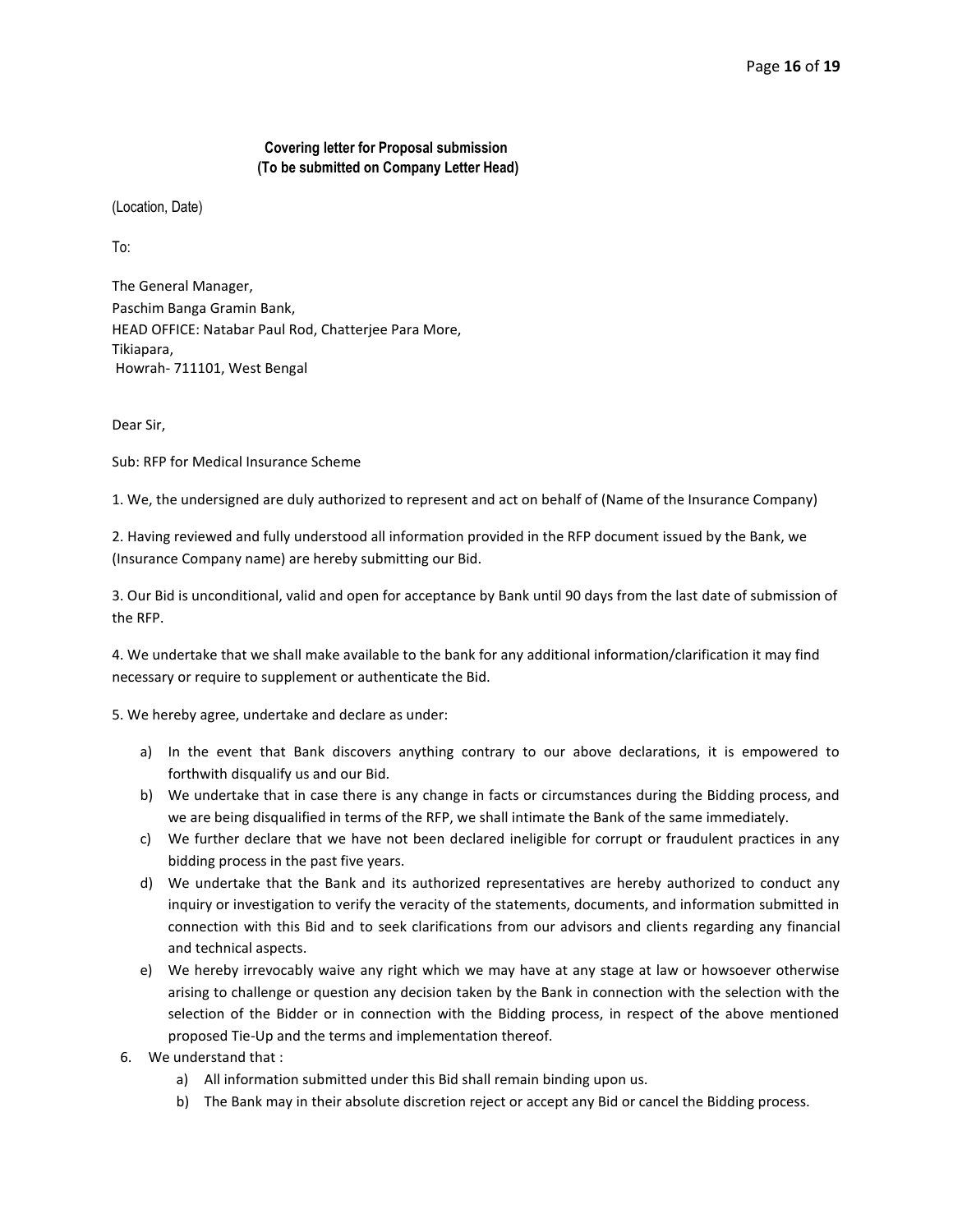- c) Bank may accept the RFP even if a single bid is received.
- d) Bank has the right to reject our Bid without assigning any reason for the proposed Tie- Up and also reject all proposals. Otherwise and hereby we waive our right to challenge the same on any account whatsoever.
- e) Bank is not bound to accept any Bid that it may receive pursuant to the RFP.
- 7. We acknowledge that the Bank will be relying on the information provided in the Bid and the documents accompanying such Bid for selection of Bidders and we declare that all statements made by us and all the information pursuant to this letter are complete, true and accurate to the best of our knowledge and belief.
- 8. We hereby unconditionally undertake and commit to comply with the timeliness as specified in terms of the RFP or as extended by the Bank from time to time at its sole discretion.
- 9. The Bid shall be governed by and construed in all respects according to the laws of India. Courts in Kolkata, shall have exclusive jurisdiction in relation to any dispute arising from the RFP, this Bid and the Bid process.

We confirm that we are complying with the IRDA guidelines.

Name of the Bidder

Signature of the Authorized Person

Name of the Authorized Person.

Company rubber stamp/Seal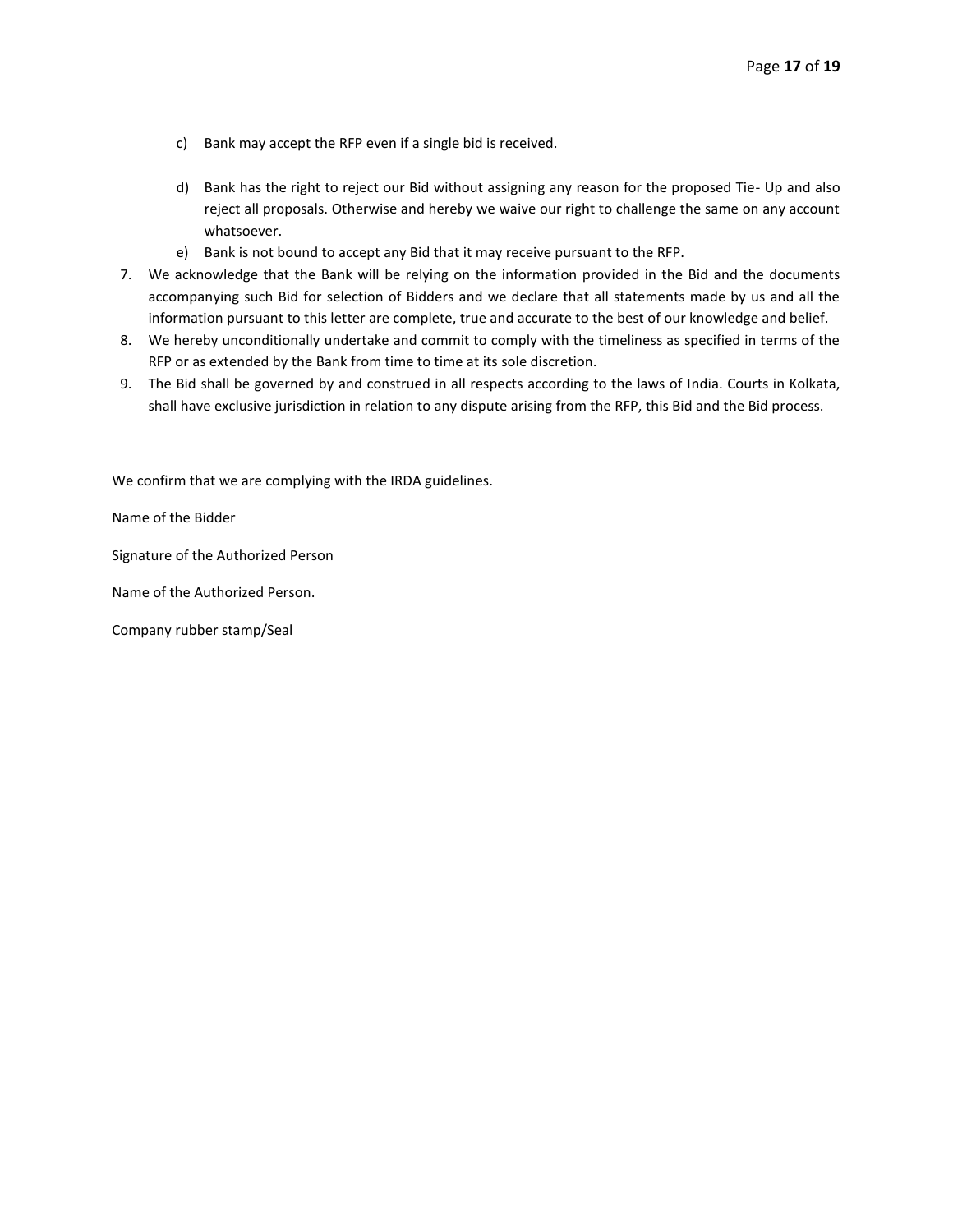#### FORMAT FOR COMMERCIAL BID FOR EXISTING STAFF (EXCLUDING GST)

| SL. NO. | <b>CATEGORY OF STAFF</b>   | <b>NO. OF STAFF</b> | <b>PREMIUM PER</b><br><b>STAFF</b> | <b>TOTAL</b><br><b>PREMIUM</b> |
|---------|----------------------------|---------------------|------------------------------------|--------------------------------|
|         | <b>OFFICER</b>             | 543                 |                                    |                                |
|         | <b>CLERK</b>               | 341                 |                                    |                                |
| 3       | <b>SUB STAFF INCLUDING</b> | 158                 |                                    |                                |
|         | PART TIME SWEEPEERS        |                     |                                    |                                |
|         | <b>TOTAL</b>               | 1042                |                                    |                                |
|         | <b>GST</b>                 |                     |                                    |                                |
|         | <b>TOTAL</b>               |                     |                                    |                                |

#### **FORMAT FOR COMMERCIAL BID FOR TOP UP EXISTING STAFF (EXCLUDING GST)**

| <b>TOP UP IN</b> | <b>CATEGORY OF STAFF</b> | <b>NO. OF STAFF</b> | <b>PREMIUM PER</b> | <b>TOTAL</b>   |
|------------------|--------------------------|---------------------|--------------------|----------------|
| Rs.              |                          |                     | <b>STAFF</b>       | <b>PREMIUM</b> |
| Rs. 3 LAKHS      | OFFICER                  | 543                 |                    |                |

| <b>TOP UP IN</b> | <b>CATEGORY OF STAFF</b> | <b>NO. OF STAFF</b> | <b>PREMIUM PER</b> | <b>TOTAL</b>   |
|------------------|--------------------------|---------------------|--------------------|----------------|
| Rs.              |                          |                     | <b>STAFF</b>       | <b>PREMIUM</b> |
| Rs. 2 LAKHS      | AWARD STAFF              | 499                 |                    |                |
|                  | INCLUDING PART TIME      |                     |                    |                |
|                  | <b>SWEEPEERS</b>         |                     |                    |                |

## **FORMAT FOR COMMERCIAL BID FOR RETIRED STAFF (EXCLUDING GST) WITH DOMICILIARY TREATMENT**

| SL. NO.       | <b>CATEGORY OF STAFF</b>     | NO. OF STAFF* | <b>PREMIUM PER</b> | <b>TOTAL</b>   |
|---------------|------------------------------|---------------|--------------------|----------------|
|               |                              |               | <b>STAFF</b>       | <b>PREMIUM</b> |
|               | <b>OFFICER</b>               | 100           |                    |                |
| $\mathcal{P}$ | <b>CLERK &amp; SUB STAFF</b> | 50            |                    |                |
|               | <b>INCLUDING PART TIME</b>   |               |                    |                |
|               | <b>SWEEPEERS</b>             |               |                    |                |
|               | <b>TOTAL</b>                 | 150           |                    |                |
|               | <b>GST</b>                   |               |                    |                |
|               | <b>TOTAL</b>                 |               |                    |                |